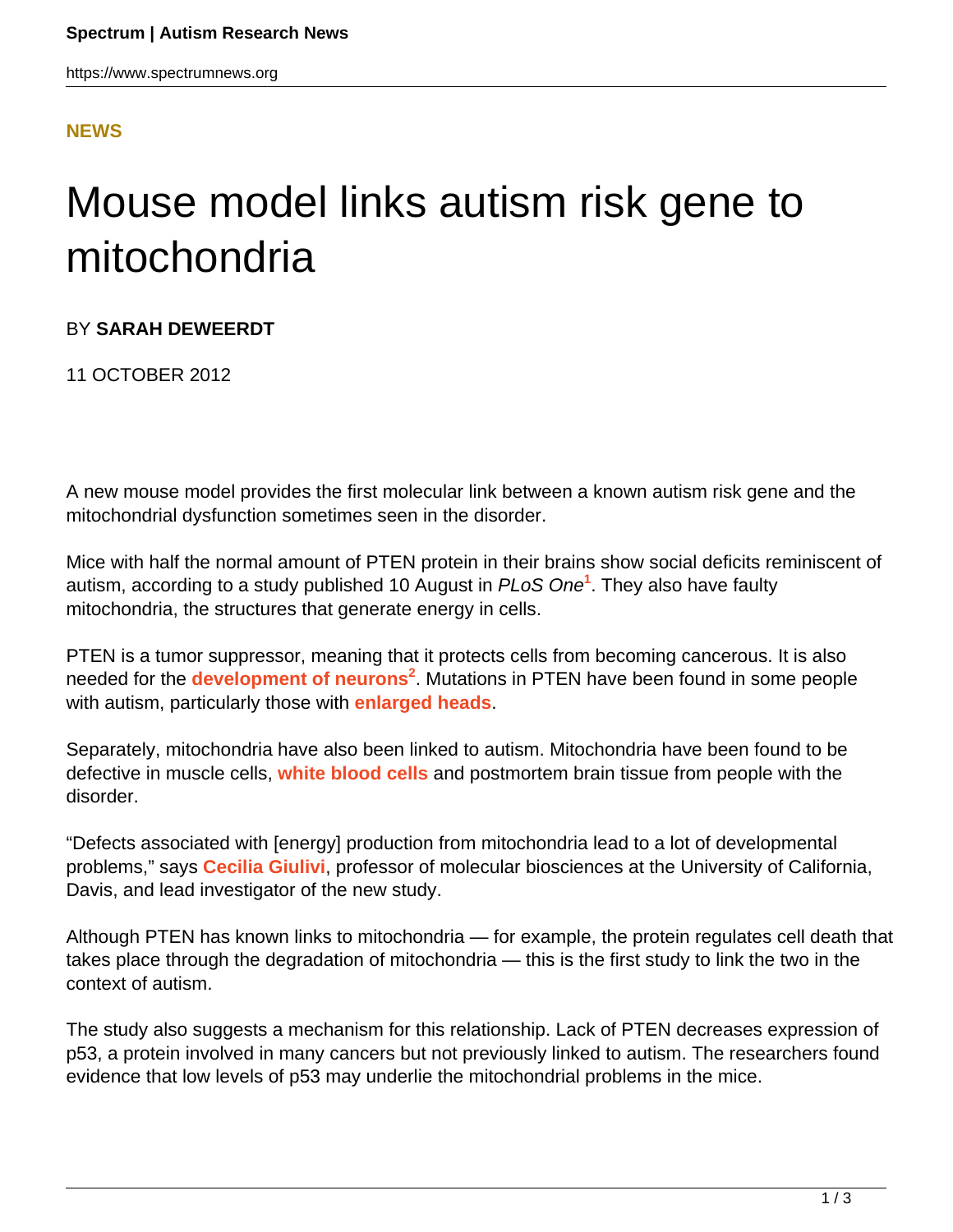## **Half halted:**

Mice lacking PTEN in subsets of cells in the brain have been shown to have social deficits reminiscent of autism<sup>3</sup>. They also rapidly develop abnormalities such as seizures and severe anxiety and are prone to developing cancers, Giulivi says, making it difficult to parse out effects linked to autism's core deficits.

In the new study, Giulivi and her collaborators genetically engineered mice in which only one copy of the PTEN gene is deleted in neurons.

"This gives us more time to do the behavioral studies, and to look at the mitochondrial dysfunction," she says. It also better mimics the situation in people with autism, she adds.

The new mice also show behavioral abnormalities linked to autism. They have less interest in social interaction and in unfamiliar mice than controls do, and they groom themselves twice as often as controls, reminiscent of the **[repetitive behaviors](../../../resources/sfari-wiki/repetitive-behavior)** characteristic of autism.

However, these features present in adult mice at 20 to 29 weeks of age, notes **[Abha Chauhan](http://www3.opwdd.ny.gov/ibr//ibr_neurochemistry_developmental.jsp)**, head of the developmental neuroscience laboratory at the New York State Institute for Basic Research in Developmental Disabilities, who was not involved in the study.

Autism develops in childhood, but "they are not finding changes in the young mice," she says.

Giulivi notes that a person with a PTEN mutation would lack the protein throughout the body, not just in the brain like the mice do, and this might cause its effects to manifest at a younger age. Researchers should also study mice with half the normal levels of PTEN throughout the body, she suggests.

Because of mounting evidence linking mitochondria to autism, Giulivi's team also thoroughly characterized mitochondrial function in the mutant mice. "We didn't know what we were going to find, to tell you the truth," Giulivi says. "It was a shot in the dark."

Her team found that the mice have lower activity of cytochrome c oxidase, a mitochondrial protein involved in energy generation, than controls do. Cytochrome c oxidase is part of a set ofmitochondrial proteinscalled complex IV.

In individuals with autism, mitochondrial defects affect multiple pathways, including complex I, III, IV and V. It's surprising that the study found problems only in complex IV, Chauhan says.

What's more, the study found that the mice have faulty mitochondria in the cerebellum and hippocampus, but not in the cortex. In contrast, Chauhan led a **[postmortem study](https://www.spectrumnews.org/news/2011/mitochondrial-function-disrupted-in-children-with-autism)** that found abnormal mitochondria in the cerebral cortex of people with autism.